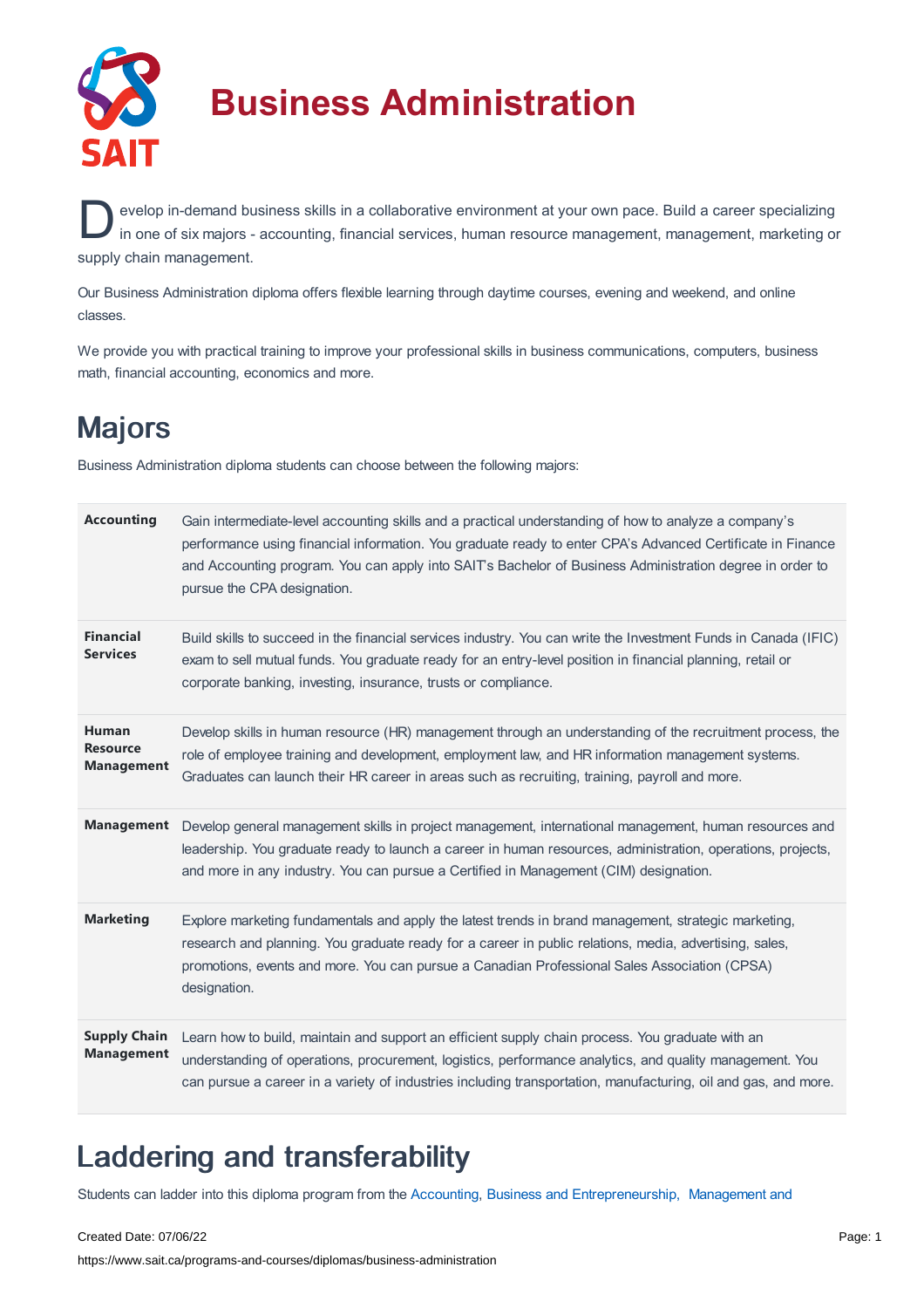Leadership or [Marketing](https://www.sait.ca/programs-and-courses/certificates/marketing) certificates of achievement, as well as the Community Economic [Development](https://www.sait.ca/programs-and-courses/certificates/community-economic-development) certificate.

# Is this the right fit for me?

We find there is a direct correlation between the time and energy invested to the amount of success achieved. Remaining focused and diligent with coursework is important for success in completing the program.

You must be able to read, write, and understand the English language at a level exceeding basic conversational English.

# Professional designations and certifications

Graduates will have the opportunity to pursue a variety of professional designations, depending on their major. Additional exams, education, or work requirements may apply for earning a designation or certification. Completion of a degree is required in some cases.

- **Accounting** major students can pursue the Chartered Professional Accountant (CPA) Professional Education Program, upon completion of a degree. See SAIT's Bachelor of Business [Administration](https://www.sait.ca/programs-and-courses/degrees/bachelor-of-business-administration) or Bachelor of Applied Business [Administration.](https://www.sait.ca/programs-and-courses/degrees/bachelor-of-applied-business-administration)
- **Financial Services** major students will have the opportunity to complete the Investment Funds in Canada (IFIC) exam. The Financial Planning Standards Council recognizes the program as meeting the Core Curriculum requirements for the Certified Financial Planner (CFP) certification.
- **Human Resource Management** (no formal agreement in place): Graduates can pursue a number of designations including Certified Human Resource Professional (CHRP), Registered Professional Recruiter (RPR), and Certified Training and Development Professional (CTDP). A degree is required in some cases.
- **Management** (no formal agreement in place): Project Management Professional (PMP) certification, Canadian Institute of Management (CIM)
- **Marketing**: Certified Sales Professional (CSP)
- **Supply Chain Management** (no formal agreement in place): Supply Chain Management Professional (SCMP), Professional Logistician (P.Log), Certified Supply Chain Professional (CSCP)

### **Credential**

After successfully completing this program, graduates will receive a SAIT Business Administration diploma.

### Admission requirements

#### Application dates

Applications are accepted until the program start date but are subject to change.

- **Fall 2022 start:** applications opened on Oct. 6, 2021.
- **Winter 2023 start:** applications opened on March 30, 2022.
- **Spring 2023 start:** applications opened on June 13, 2022.

#### Program requirements

In order to enrol in the program, you need the following admission requirements or equivalents:

- At least 50% in Math 30-1 or Math 30-2 or Pure Math 30, or at least 60% in Applied Math 30, AND,
- At least 50% in English Language Arts 30-1, or at least 60% in English Language Arts 30-2

Students (including those educated in Canada) must demonstrate English language [proficiency](https://www.sait.ca/admissions/before-you-apply/english-proficiency) prior to admission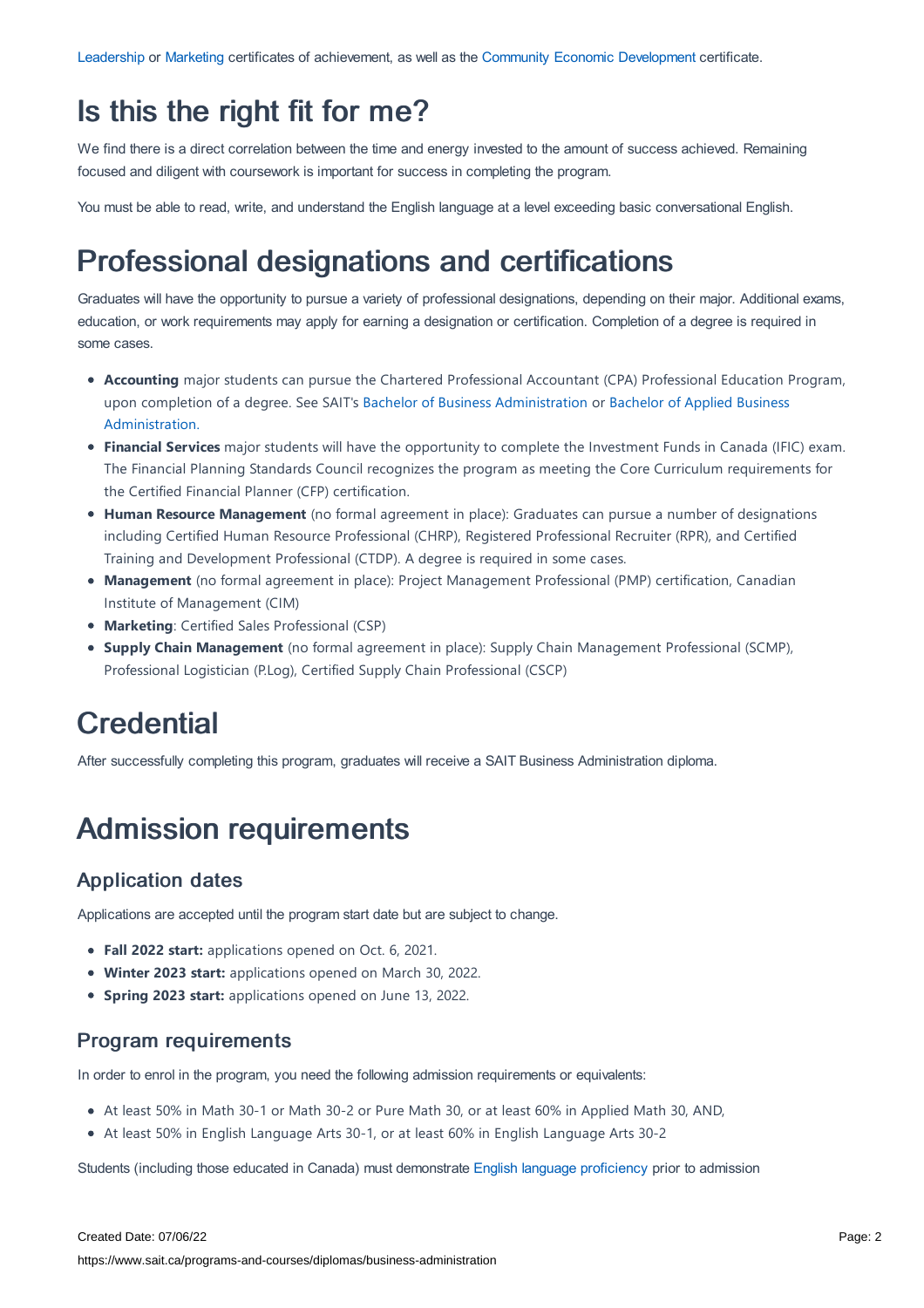SAIT accepts high school course [equivalents](https://www.sait.ca/admissions/before-you-apply/high-school-course-equivalencies) for admission. If you don't meet the requirements, consider Academic [Upgrading.](https://www.sait.ca/programs-and-courses/academic-upgrading)

SAIT evaluates international documents for admissions. After you've applied, consider our [international](https://www.sait.ca/admissions/after-you-apply/international-document-assessment) document assessment service if your education is from outside of Canada. SAIT may also accept courses completed at certain international postsecondary institutions. Find more information [here.](https://www.sait.ca/admissions/after-you-apply/international-institution-academic-partnerships)

#### Direct entry: four-step process

**Step 1:** Read the program information to see the qualities needed for student success.

**Step 2:** Ensure that you meet all of the admission requirements listed above.

**Step 3:** [Apply](https://www.sait.ca/admissions/apply) to Business Administration and submit your transcripts and or final [anticipated](https://www.sait.ca/admissions/after-you-apply/transcripts-and-supporting-documents) grades.

Admission will be extended on a first-qualified, first-offered basis until the program is full.

**Step 4:** Continue to monitor changes to your [application](https://www.sait.ca/admissions/after-you-apply/tracking-your-application) status through [mySAIT.ca](http://www.mysait.ca/)

#### Communication during admission

Email is the primary source of communication during the selection process. Ensure your personal email account is managed appropriately to receive our emails, files and communications.

We recommend you add [business.advising@sait.ca](https://sait.camailto:business.advising@sait.ca) and the sait.ca domain to your safe senders' list or you risk missing critical email messages.

### Costs 2022/23

#### Domestic tuition and fees

Cost per credit: \$189

| Year | <b>Number of semesters</b> | <b>Tuition fees</b> | <b>SAIT fees</b> | Saitsa fees* | Total   |
|------|----------------------------|---------------------|------------------|--------------|---------|
|      |                            | \$5,670             | \$916            | \$553        | \$7,139 |
|      |                            | \$5,670             | \$916            | \$553        | \$7,139 |

#### Domestic cost per course

| <b>Course credits</b> | <b>Course cost</b> |
|-----------------------|--------------------|
| 1.5                   | \$283.50           |
| 3.0                   | \$567              |

\*Maximum fee. Actual fees may be less and are based on the number of credits a student takes per semester and whether they opt-out of health and dental benefits.

#### SAIT fees

- Campus athletic and recreation fee: \$196
- Universal transit pass (Upass): \$320
- Student support fee: \$200
- Student technology fee: \$200

The above fees are based on a course load of nine (9) or more credits per semester. Students taking less than nine (9) credits

#### Created Date: 07/06/22

https://www.sait.ca/programs-and-courses/diplomas/business-administration